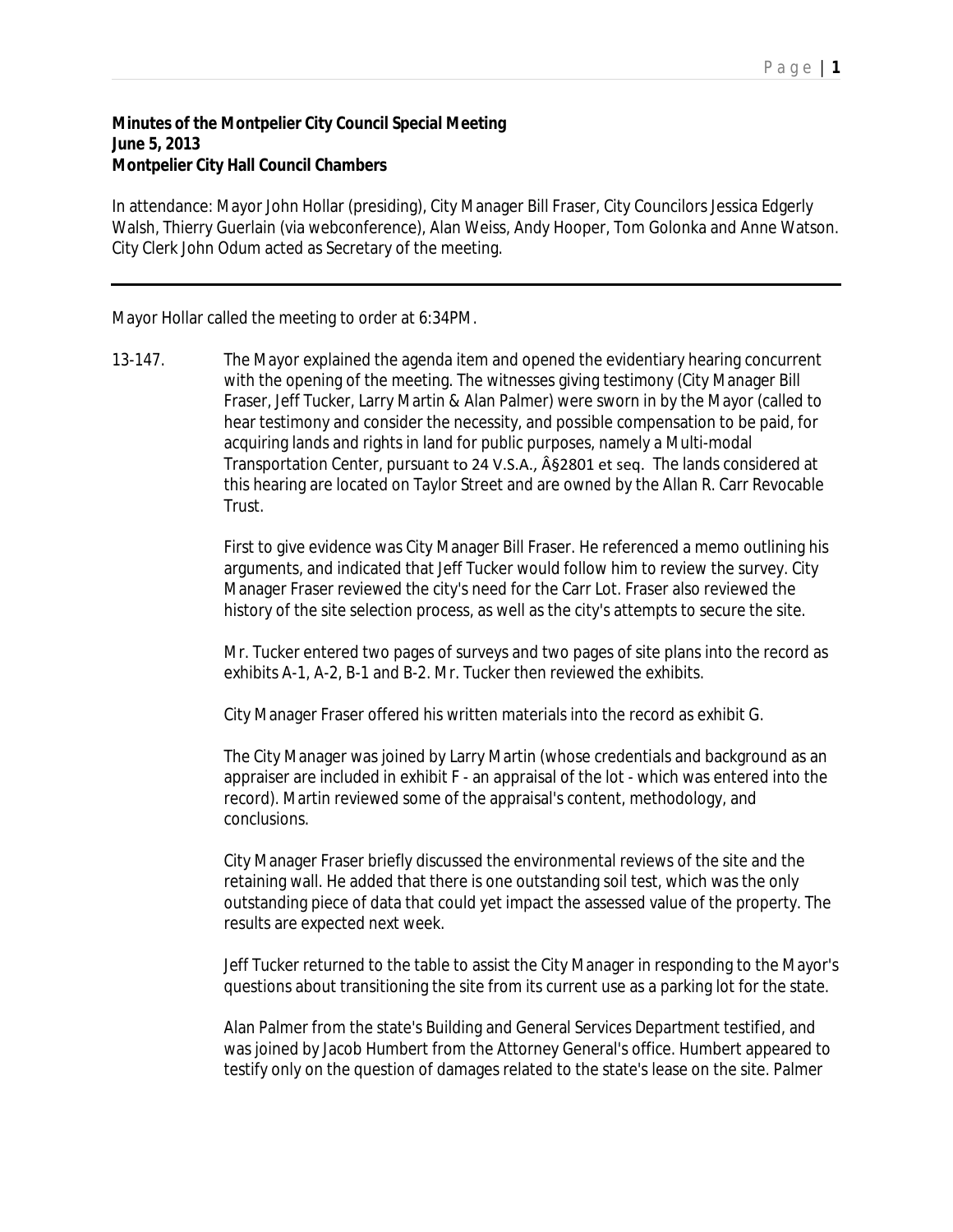reviewed the current lease on the lot held by the state. The lease was entered into the record as States 1.

Palmer also discussed improvements the state has made to the site.

States exhibit 2 was entered (the City Center lease) into the record as a comparison. Under prompting from Humbert, Palmer reviewed States exhibit 2.

Humbert indicated (and explained the basis for) an estimated damage claim which he believes should attach to the city if the city were to terminate the lease upon taking ownership of the lot. The Mayor indicated that this was not consistent with commitments made to him by representatives from the state on numerous previous occasions. Humbert countered that an acquisition by eminent domain would allow the state to claim damages, whereas a commercial transaction would not.

In response to a question from Councilor Edgerly Walsh, Palmer reviewed the parking challenges faced by the state in Montpelier.

The Mayor reminded Humbert and Palmer that the city's planning for the site predated the state's lease by several years.

Councilors Guerlain and Edgerly Walsh questioned Humbert's figures in determining potential damages. Humbert granted that the ultimate damage figure could be different.

Councilor Golonka asked about comparable leases at National Life. Palmer indicated he did not have that data available.

Councilor Watson questioned the validity of the basis for the damage calculation, given the inconsistencies in the parking supply for state workers.

Councilor Edgerly Walsh and Golonka asked questions raising the potential value of the city's planned transportation hub to the state in providing for its employees.

The Mayor swore in Allan Carr, property owner. Mr. Carr testified that he felt the appraisal was too low, that he had received offers for leases as long as twenty years, and that he would fight any eminent domain seizure in court.

The Mayor recessed the public hearing at 7:49PM.

Jay White rose to comment. Mr. White referenced the other properties identified as part of the overall project, wanting to know whether the project would go forward if the Carr lot was acquired, but the other parcels were not. City Manager Fraser replied that, while the city was confident it would acquire the properties, there may be options without them (although the Bike Path funds assume the additional properties would be acquired). White expressed his concern that these additional acquisitions could become problematic.